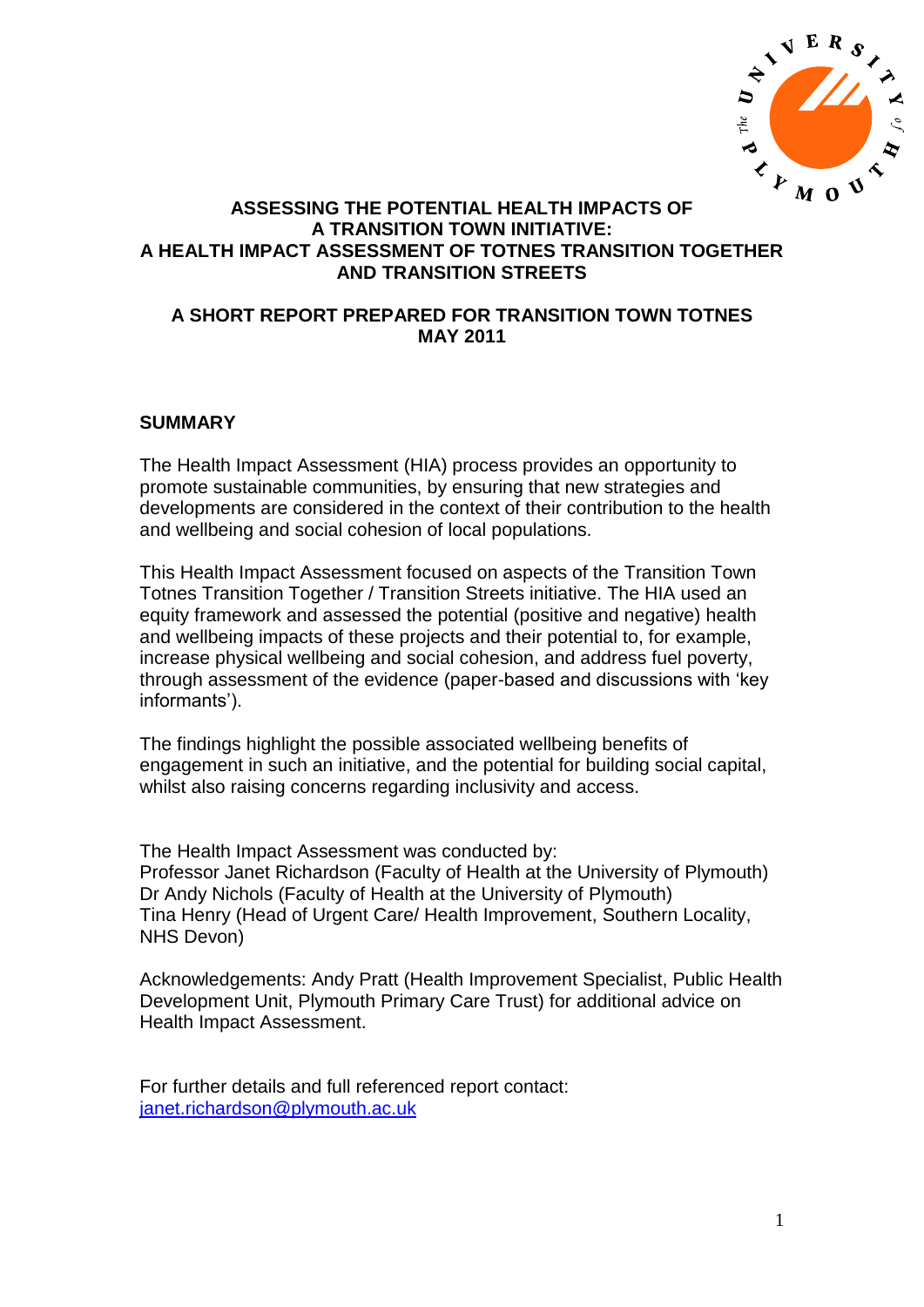# **INTRODUCTION**

Health Impact Assessment (HIA) has been defined as "a combination of procedures, methods and tools by which a policy, program or project may be judged as to its potential effects on the health of a population, and the distribution of those effects within the population" (WHO 1999 p4). HIA has been recommended as a means of considering the impacts of policy on health and health inequalities and consequently supporting informed decision making in designing and implementing policy (Kemm 2003). Through this process, HIA intend to foresee the potential impacts of decisions; minimise health risks and maximise health benefits (Kemm 2003; Bhatia and Wernham 2008).

HIA is underpinned by a holistic view which includes aspects of mental, physical and social health and wellbeing and their wider determinants (Bhatia and Wernham 2008; Chilaka 2010). In doing this HIA considers a broad range of socioeconomic factors such as equality, equity, environmental and economic concerns, and provides a method of influencing the decision making process with the intention of reducing harmful policy outcomes whilst maximising potential health benefits (Joffe and Mindell 2005).

The HIA process may typically involve a broad range of agencies and individuals including planners, public health workers, the private sector, voluntary agencies, other local stakeholders and identified key informants (Joffe and Mindell 2005). This wide involvement of participants is seen as a means of enabling community empowerment and maintaining democracy, equity and openness (Parry and Wright 2003; Danenberg et al 2006).

Often HIAs are carried out prospectively with a view to prediction and intervention. However, it has been recognised that the realities and time constraints of the planning process may cause HIA to be carried out concurrently or even retrospectively. Even so, such HIAs may still be of value and make a valid contribution to policies and developments (Parry and Wright 2003; Chilaka 2010).

The HIA process provides an opportunity to promote sustainable communities, by ensuring that new strategies and developments are considered in the context of their contribution to the health and wellbeing of local populations, and the potential to address health inequalities.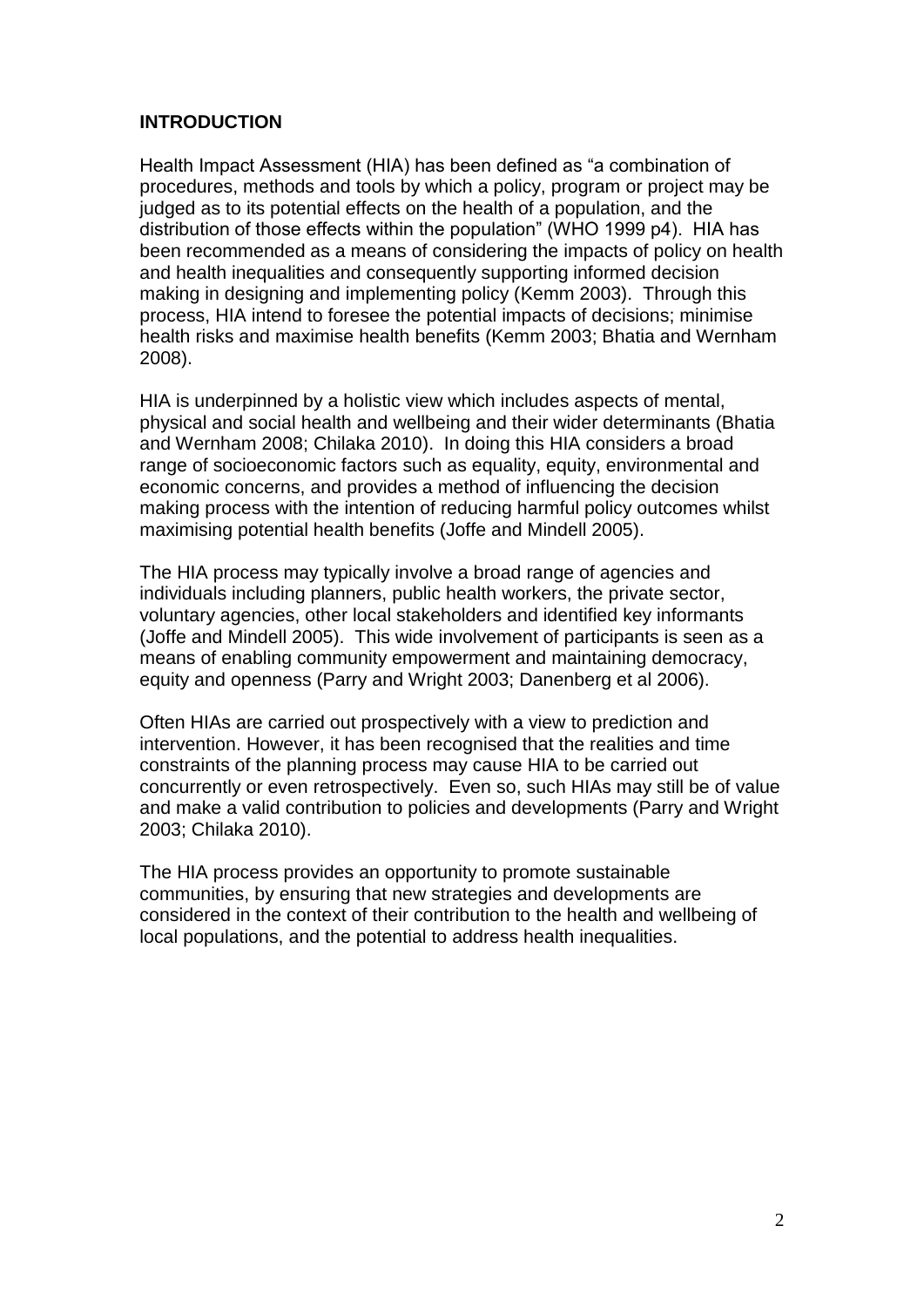# **AIM**

The aim of this study was to examine the potential health and wellbeing benefits of the Totnes Transition Together / Transition Streets initiative<sup>1</sup>.

The purpose of this investigation was to:

- consider this community-based initiative within a broader public health context
- consider the potential for such an initiative to reduce health inequalities
- make recommendations regarding the delivery of such projects in order to mitigate negative effects and enhance positive effects – particularly in respect to equity and disadvantaged communities.

# **METHODS**

<u>.</u>

This was a rapid HIA based on documentary evidence and contributions from "key informants" and used an equity framework, paying particular attention to inclusivity.

A HIA template was used for data collection<sup>2</sup> that focused our appraisal of the evidence for the effect of Transition Streets / Transition Together on health and wellbeing in the following domains: Equity / Equality; Lifestyles; Social Environment; Education; Income; Physical Environment; Quality of Services; Sustainability of the Scheme.

Documentary evidence: A rapid desktop HIA assessed the potential impacts to the wider community based on a range of documents, including those relating to the Transition projects and wider evidence regarding the health and wellbeing of the local population (see Appendix 1. Table 1).

Key Informants: Individual meetings took place with 12 "Key Informants" who were selected on the basis of their participation in Transition Streets / Transition Together or their knowledge of the local community / environment (see Appendix 2. Table 2). Four of the Key Informants were involved in Transition Together / Transition Streets (TT/TS); an email asking for Key Informants was sent by the TT/TS project co-ordinator to a small number of project participants informing them about the HIA and asking them to participate, meetings were held with those who volunteered. The TT/TS project participants were made up of two who were involved in the "first wave" of the project and two from the "second wave". Three of these participants also work for Transition Town Totnes or the Transition Network. One had installed solar Photo Voltaic's (PV), and two were unable to install PVs due to not qualifying for the grants.

 $1$  For further details of the scheme see: http://www.transitionstreets.org.uk/ <sup>2</sup> [http://www.nhslothian.scot.nhs.uk/your\\_rights/equalityanddiversity/Appendix%202%20-](https://webmail.plymouth.ac.uk/OWA/redir.aspx?C=f937cc91944a4f7e9ae6678711c852fa&URL=http%3a%2f%2fwww.nhslothian.scot.nhs.uk%2fyour_rights%2fequalityanddiversity%2fAppendix%25202%2520-%2520Rapid%2520Impact%2520Assessment%2520Checklist%2520and%2520Guidance%2520MAY%25202009.doc) [%20Rapid%20Impact%20Assessment%20Checklist%20and%20Guidance%20MAY%202009](https://webmail.plymouth.ac.uk/OWA/redir.aspx?C=f937cc91944a4f7e9ae6678711c852fa&URL=http%3a%2f%2fwww.nhslothian.scot.nhs.uk%2fyour_rights%2fequalityanddiversity%2fAppendix%25202%2520-%2520Rapid%2520Impact%2520Assessment%2520Checklist%2520and%2520Guidance%2520MAY%25202009.doc) [.doc](https://webmail.plymouth.ac.uk/OWA/redir.aspx?C=f937cc91944a4f7e9ae6678711c852fa&URL=http%3a%2f%2fwww.nhslothian.scot.nhs.uk%2fyour_rights%2fequalityanddiversity%2fAppendix%25202%2520-%2520Rapid%2520Impact%2520Assessment%2520Checklist%2520and%2520Guidance%2520MAY%25202009.doc)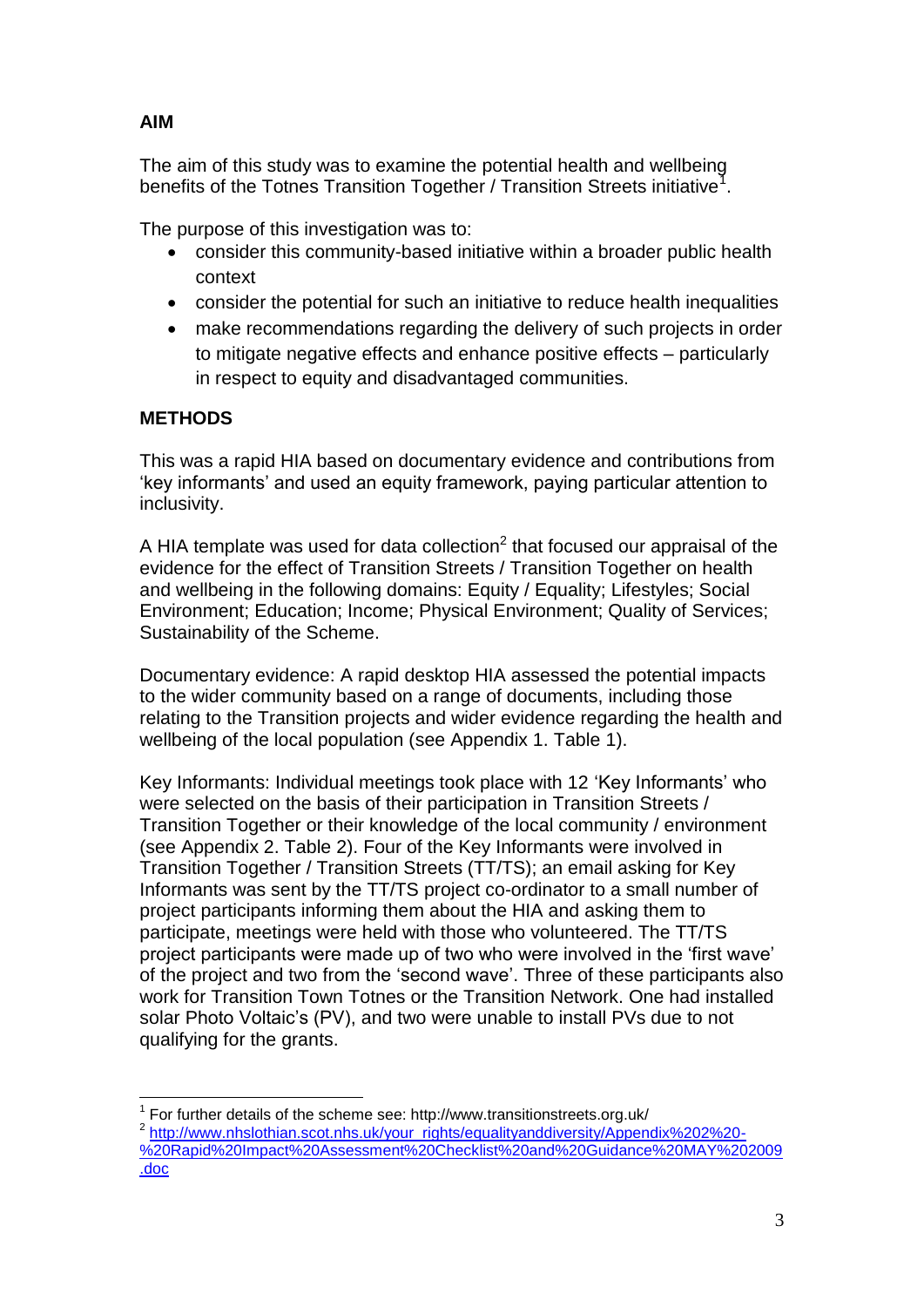This HIA was conducted between November 2010 and January 2011. The HIA was conducted by the authors of this report, with input and advice from the Regional HIA adviser.

# **MAIN FINDINGS**

A summary provided by the Transition Together / Streets project team suggests that 468 households in 60 groups have thus far been involved<sup>3</sup>. Of these, 45 groups are involved in Transition Streets (with PVs on offer), the rest are involved in Transition Together.

Of those participating in the "second wave", thirty one groups applied with an average of 8 households per group. The project team report that 19 groups were chosen based on the percentage of low incomes in the groups and assuming 24% take up of grants for PVs; 53% of households in the selected groups were low income, with less than £250 household disposable income per month (thus eligible to apply for the PV grant). One group subsequently dropped out of the scheme.

## *Lifestyles*

The initiative emphasises positive changes in lifestyles through, for example healthy eating and increased physical activity. Participants in the scheme reported associated changes in lifestyle such as growing their own produce and sharing vegetables. Effects are speculative to probable – though possibly "preaching to the converted" (according to a number of key informants).

## *Social Environment*

Increase in social cohesion through neighbours meeting and socialising together is a positive impact for those engaged, with the potential for ongoing gains. Conversely the possible low social cohesion for those not involved (or excluded) requires mitigation in subsequent similar initiatives.

#### *Education / Skills Development*

Participants report skills development and increased knowledge of climate change issues for those involved in the initiative, which in turn leads to behaviour change. This could be transferred into the wider community through skills sharing.

#### *Income*

One positive impact is the potential for greater disposable income due to increased energy and water efficiency and referral to other housing repair funding schemes.

## *Physical Environment*

Potential for improvements in insulation, increase of warmth and reduction of damp; targeting those in fuel poverty requires active engagement of housing and health services in order to reach those groups.

<sup>1</sup> <sup>3</sup> Email communication with Transition Together / Transition Streets Co-ordinator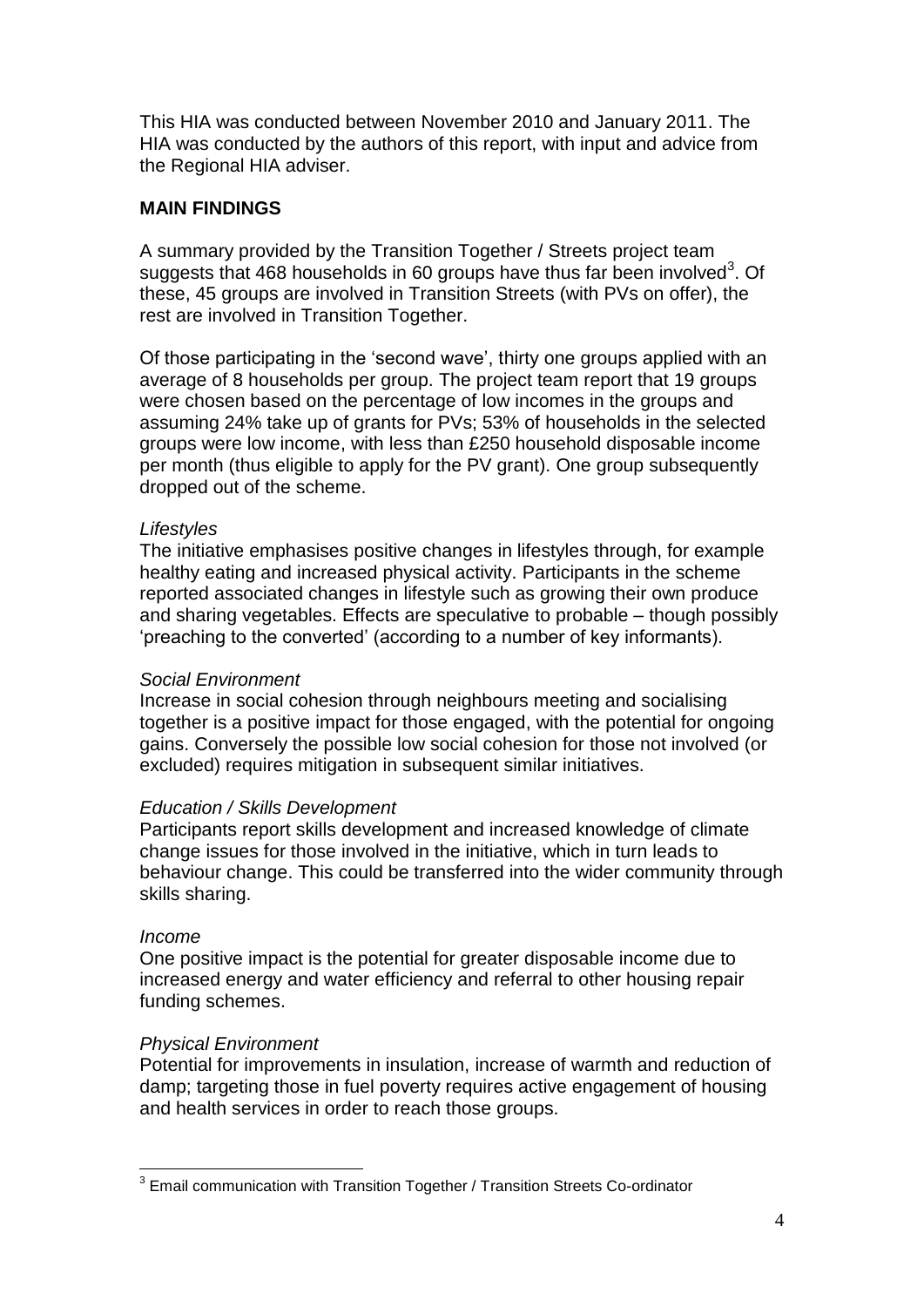## *Sustainability of Scheme*

Actual and sustained behaviour change needs to be evaluated, and creative solutions should be developed to take the initiative to the wider community. Ongoing funding may be required to support and sustain the initiative in the future.

## *Equity / Equality*

The reduction of fuel poverty through lower energy costs is speculative and will mainly apply to home-owners. Where less affluent residents are not engaged in the initiatives this could be divisive within the community and increase health inequalities; some key informants suggested that participants in the initiative were the 'educated middle classes'. Therefore mitigation should focus on increasing engagement in hard to reach groups, residents in rental properties, and those in fuel poverty in order that these groups can also have the advantage of the associated co-benefits reported above.

## **DISCUSSION**

1

There is growing interest in the Transition Town movement as it provides an example of how mobilising local communities can benefit society. Furthermore, Transition Towns provide a means by which local communities can proactively plan for the adverse effects of climate change and address issues such as food and energy security. What is absent from the discussion, and particularly relevant to public health, are the potential health and wellbeing co-benefits, and the positive and negative effects on health inequalities. This Health Impact Assessment has demonstrated a means by which Transition Town initiatives can provide health and wellbeing benefits, whilst at the same time raising concerns about inclusivity and equity.

The Public Health White Paper<sup>4</sup> highlights local innovation and outlines the cross-government framework that will enable local communities to reduce inequalities and improve health at key stages in people"s lives. It includes measures to empower local government and communities, which will have new resources, rights and powers to shape their environments and tackle local problems. Transition Town initiatives could play a significant role in this. However there are particular issues to consider such as who has access, who controls resources, and what happens to those who don"t have a voice. Therefore efforts need to be made to engage potentially disadvantaged groups and those who may gain greater benefit in the process.

<sup>4</sup> Public Health White Paper – consultation document "Healthy Lives, Healthy People: Our strategy for public health in England" http://www.dh.gov.uk/en/publichealth/index.htm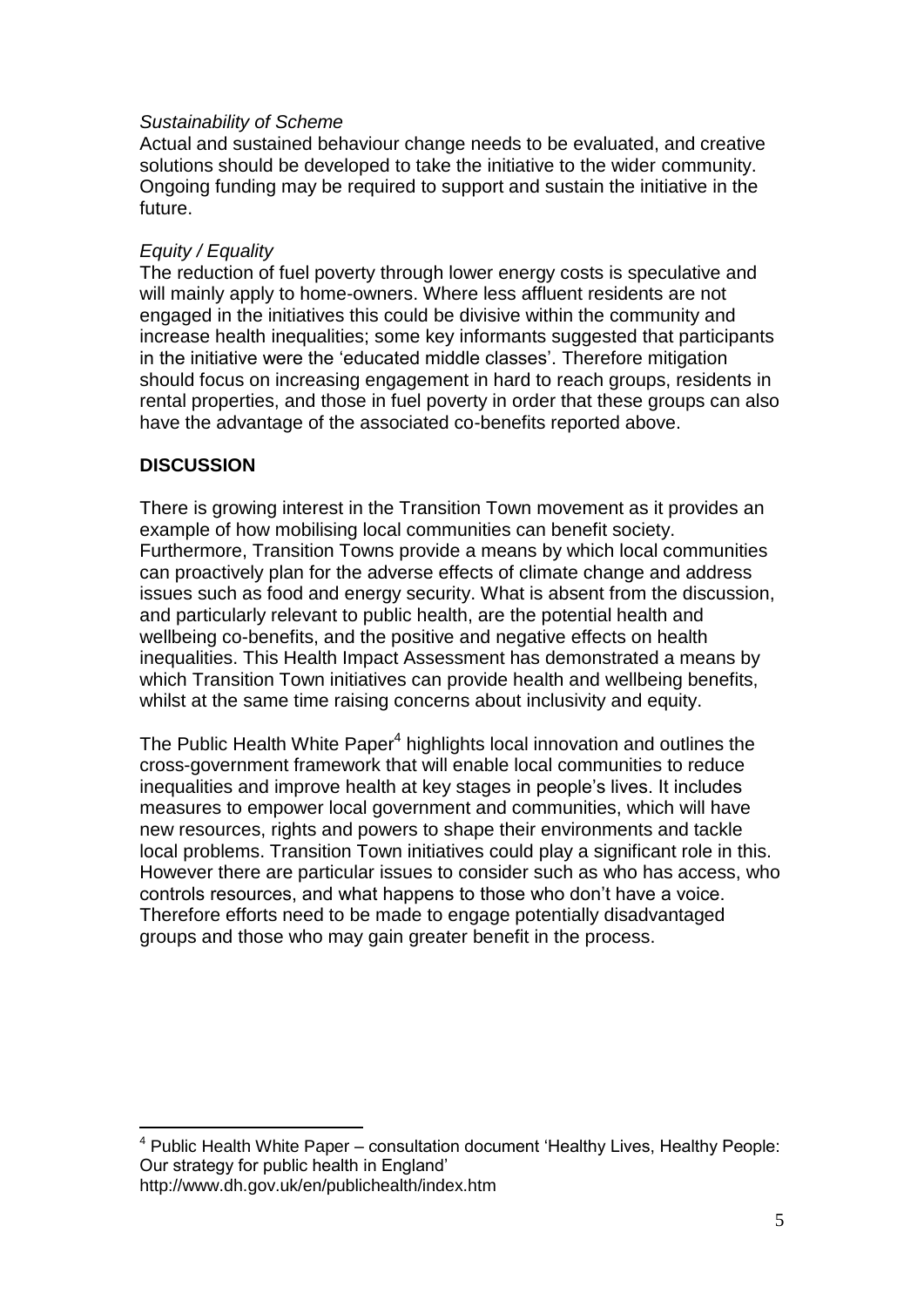# **CONCLUSION**

Transition Town initiatives such as Transition Together and Transition Streets have the potential to provide a number of health and wellbeing benefits for those engaged in the schemes. However those not engaged could be disadvantaged if they do not have access to these benefits and efforts should be made to mitigate for this is future Transition initiatives.

This is a pre-publication report and should be quoted as: "Pre-publication report of Assessing the potential health impacts of a Transition Town initiative: A Health Impact Assessment of Totnes Transition Together and Transition Streets May 2011".

Copyright: Professor Janet Richardson

For further details contact: Janet Richardson Professor of Health Service Research University of Plymouth [janet.richardson@plymouth.ac.uk](mailto:janet.richardson@plymouth.ac.uk)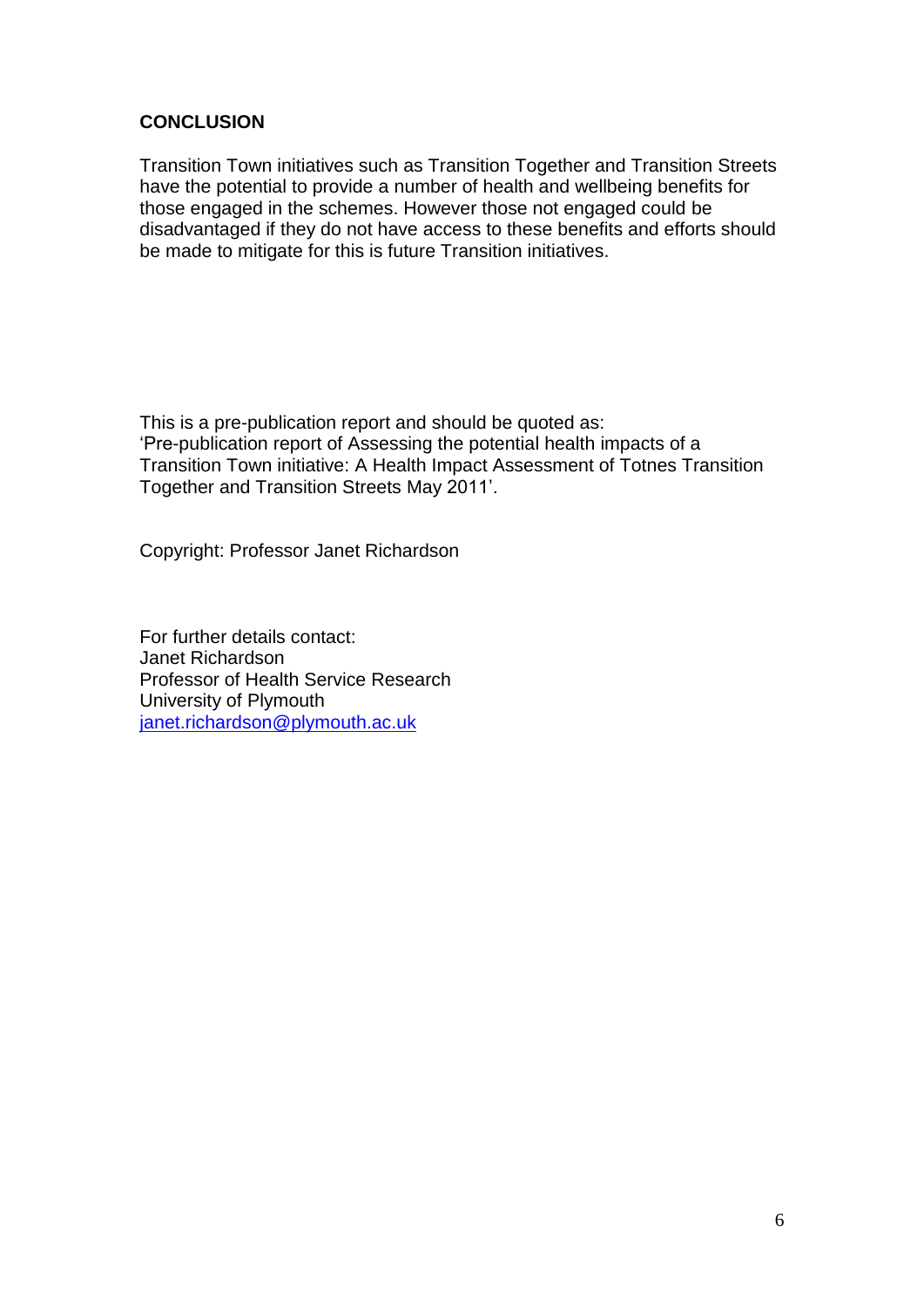# **REFERENCES**

Bhatia, R. and A. Wernham (2008). Integrating Human Health into Environmental Impact Assessment: An Unrealized Opportunity for Environmental Health and Justice. Environmental Health Perspectives, Superintendent of Documents. 116: 991-1000.

Chilaka, M. A. (2010). "Vital statistics relating to the practice of Health Impact Assessment (HIA) in the United Kingdom." Environmental Impact Assessment Review 30(2): 116-119.

Dannenberg, A. L., R. Bhatia, et al. (2006). Growing the Field of Health Impact Assessment in the United States: An Agenda for Research and Practice. American Journal of Public Health, American Public Health Association. 96: 262-270.

Joffe, M. and J. Mindell (2005). "Health impact assessment." Occupational and Environmental Medicine 62(12): 907-912.

Kemm, J. (2003). Perspectives on health impact assessment. Bulletin of the World Health Organization: 387.

Parry, J. and J. Wright (2003). "Community participation in health impact assessments: intuitively appealing but practically difficult." Bulletin of the World Health Organization 81(6): 388.

WHO (1999). "Health Impact Asessment. Main concepts and suggested approach." Gothenburg Consensus Paper WHO Regional Office for Europe 1999.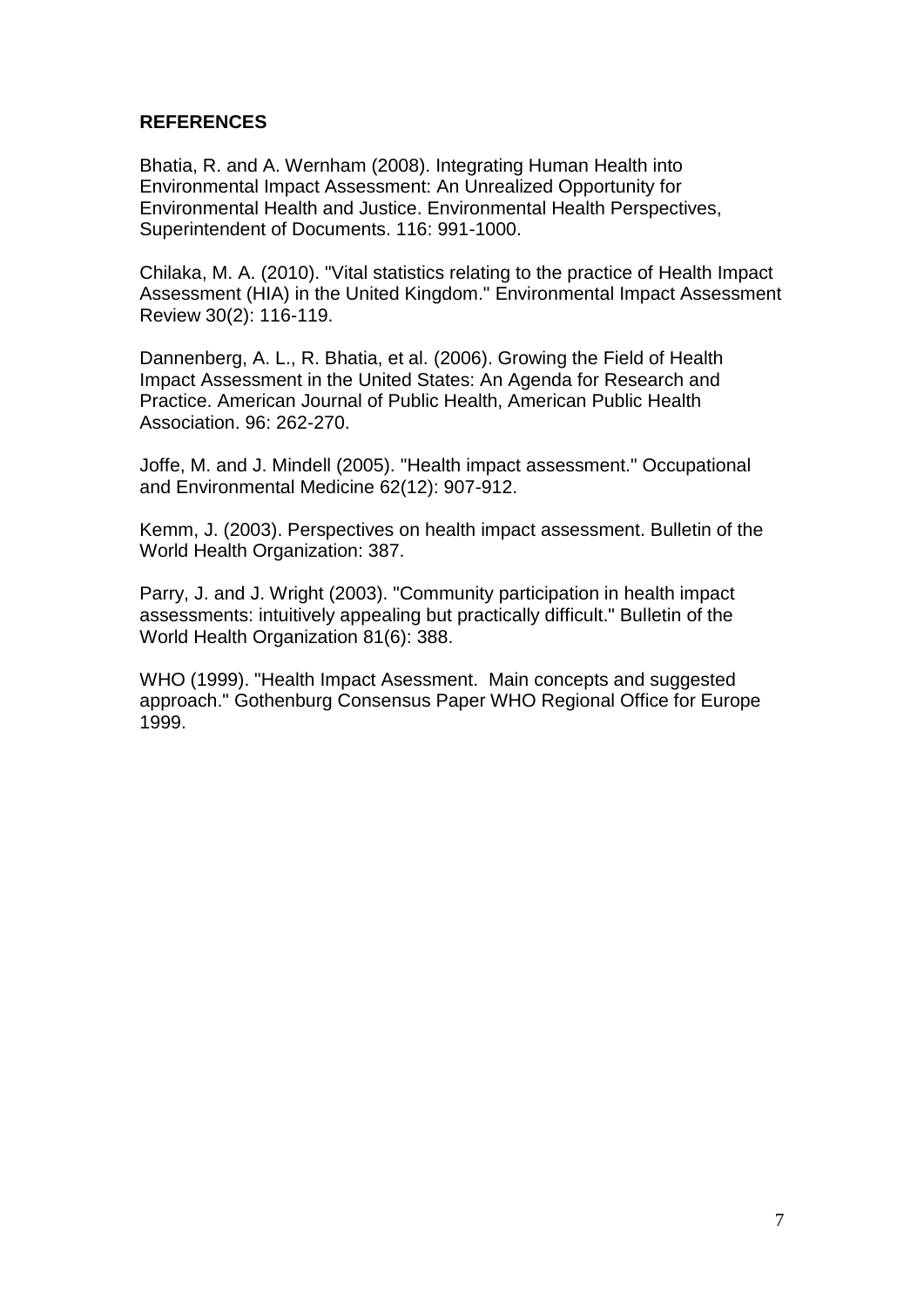**Appendix 1.** Table 1. Evidence documents used in the Health Impact Assessment

| <b>Document</b>                                                                                | <b>Source</b>                                                | <b>Evidence</b><br><b>Number</b> |
|------------------------------------------------------------------------------------------------|--------------------------------------------------------------|----------------------------------|
| Transition in Action: Totnes and<br>District 2030 (Energy Descent<br>Action Plan)              | <b>Published by Green</b><br><b>Books</b>                    | E <sub>1</sub>                   |
| <b>Transition Together Folder</b>                                                              | <b>Transition Town Totnes</b><br>office                      | E2                               |
| Low Carbon Investment Fund<br>(Dept of Energy & Climate Change)<br>completed grant application | <b>Transition Town Totnes</b><br>office                      | E <sub>3</sub>                   |
| <b>Private Sector House Condition</b><br><b>Survey Draft Report December</b><br>2009           | <b>South Hams District</b><br>Council                        | E4                               |
| South Hams Health Profile 2009                                                                 | Department of Health                                         | E <sub>5</sub>                   |
| South Devon Healthcare NHS<br><b>Foundation Trust Health</b><br><b>Inequalities Analysis</b>   | Devon PCT Public<br><b>Health Intelligence Team</b>          | E <sub>6</sub>                   |
| Devon Town Mosaic Profile:<br>Totnes, July 2007                                                | <b>Devon County Council</b><br>(Mosaic data, Experian<br>Ltd | E7                               |
| Devon Town Baseline Profile:<br>Totnes May 2006                                                | <b>Devon County Council</b>                                  | E <sub>8</sub>                   |
| Leatside Surgery Practice Profile                                                              | Devon PCT Public<br><b>Health Intelligence Team</b>          | E <sub>9</sub>                   |
| <b>Catherine House Surgery Practice</b><br>profile                                             | <b>Devon PCT Public</b><br><b>Health Intelligence Team</b>   | E <sub>10</sub>                  |